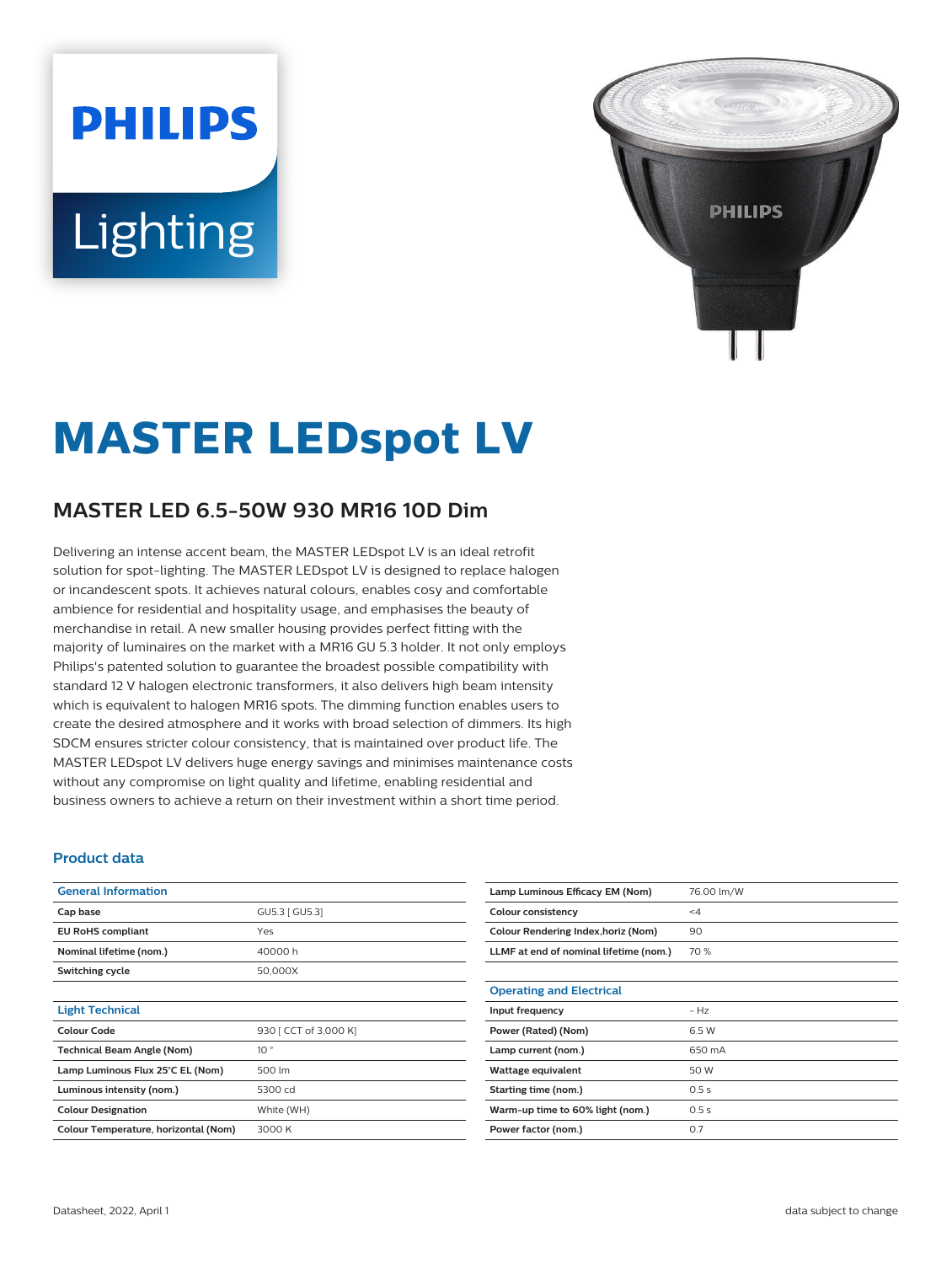## **MASTER LEDspot LV**

| Voltage (Nom)                   | ac electronic 12 V         |  |
|---------------------------------|----------------------------|--|
|                                 |                            |  |
| <b>Temperature</b>              |                            |  |
| T-Case maximum (nom.)           | 90 °C                      |  |
|                                 |                            |  |
| <b>Controls and Dimming</b>     |                            |  |
| Dimmable                        | Only with specific dimmers |  |
|                                 |                            |  |
| <b>Mechanical and Housing</b>   |                            |  |
| <b>Bulb shape</b>               | MR16 [2inch/50mm]          |  |
|                                 |                            |  |
| <b>Approval and Application</b> |                            |  |
| Suitable for accent lighting    | Yes                        |  |
|                                 |                            |  |

| <b>Product Data</b>               |                                     |  |
|-----------------------------------|-------------------------------------|--|
| <b>Full product code</b>          | 871951435771600                     |  |
| Order product name                | MASTER LED 6.5-50W 930 MR16 10D Dim |  |
| EAN/UPC - product                 | 8719514357716                       |  |
| Order code                        | 929003071708                        |  |
| SAP numerator - quantity per pack |                                     |  |
| Numerator - packs per outer box   | 10                                  |  |
| <b>SAP material</b>               | 929003071708                        |  |
| SAP net weight (piece)            | 0.060 kg                            |  |

#### **Dimensional drawing**



| Product                             |                 |
|-------------------------------------|-----------------|
| MASTER LED 6.5-50W 930 MR16 10D Dim | 50 mm $46.5$ mm |
|                                     |                 |

**MASTER LED 6.5-50W 930 MR16 10D Dim**

#### **Photometric data**





**LEDspots GMGC 1 6,5W MR16 GU5,3 930 10D-POC LEDspots GMGC 1 6,5W MR16 GU5,3 930 10D-LDD**